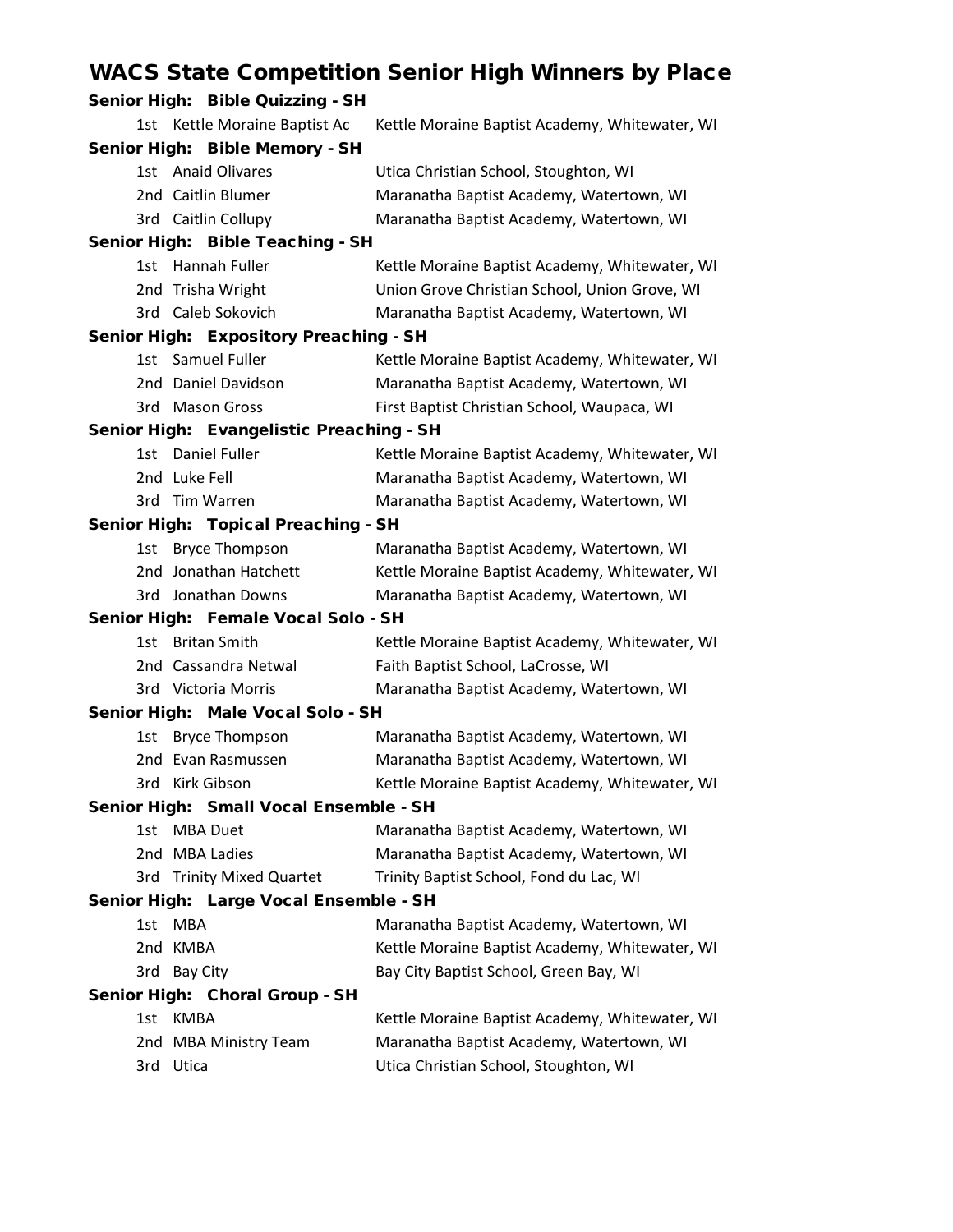|               | Senior High: Instrumental Brass Solo - SH       |                                                |
|---------------|-------------------------------------------------|------------------------------------------------|
|               | 1st Jonathan Hatchett                           | Kettle Moraine Baptist Academy, Whitewater, WI |
|               | 2nd Catherine Tucker                            | Calvary Baptist School, Menomonee Falls, WI    |
|               | 3rd Daniel Fuller                               | Kettle Moraine Baptist Academy, Whitewater, WI |
|               | Senior High: Instrumental String Solo - SH      |                                                |
|               | 1st Gracie Vandergriff                          | Bay City Baptist School, Green Bay, WI         |
|               | 2nd Maiah Broesch                               | Maranatha Baptist Academy, Watertown, WI       |
|               | 3rd Alyssa Wright                               | Maranatha Baptist Academy, Watertown, WI       |
|               | Senior High: Instrumental Percussion Solo - SH  |                                                |
|               | 1st Kelly Benson                                | Maranatha Baptist Academy, Watertown, WI       |
|               | Senior High: Small Instrumental Ensemble - SH   |                                                |
|               | 1st KMBA Brass Sextet                           | Kettle Moraine Baptist Academy, Whitewater, WI |
|               | 2nd MBA String Duet                             | Maranatha Baptist Academy, Watertown, WI       |
|               | 3rd KMBA String Duet                            | Kettle Moraine Baptist Academy, Whitewater, WI |
|               | Senior High: Large Instrumental Ensemble - SH   |                                                |
|               | 1st MBA Percussion                              | Maranatha Baptist Academy, Watertown, WI       |
|               | Senior High: Orchestra/Band - SH                |                                                |
| 1st MBA       |                                                 | Maranatha Baptist Academy, Watertown, WI       |
|               | Senior High: Sacred Piano Solo - SH             |                                                |
|               | 1st Rachel Prigge                               | Maranatha Baptist Academy, Watertown, WI       |
|               | 2nd Danae Bumgardaner                           | Maranatha Baptist Academy, Watertown, WI       |
|               | 3rd Megan Rediske                               | Faith Baptist School, LaCrosse, WI             |
|               | Senior High: Classical Piano Solo - SH          |                                                |
|               | 1st Kaitlin Lalmond                             | Calvary Baptist School, Menomonee Falls, WI    |
|               | 2nd Alyssa Wright                               | Maranatha Baptist Academy, Watertown, WI       |
|               | 3rd Madelyn Hansel                              | Maranatha Baptist Academy, Watertown, WI       |
|               | Senior High: Handbell/Handchime Ensemble - SH   |                                                |
| 1st MBA       |                                                 | Maranatha Baptist Academy, Watertown, WI       |
|               | Senior High: Handbell/Handchime Choir - SH      |                                                |
| 1st MBA       |                                                 | Maranatha Baptist Academy, Watertown, WI       |
| 2nd First BCS |                                                 | First Baptist Christian School, Waupaca, WI    |
|               | 3rd Waukesha                                    | Waukesha Christian Academy, Waukesha, WI       |
|               | Senior High: Sacred Piano Duet - SH             |                                                |
|               | 1st Wright/Prigge                               | Maranatha Baptist Academy, Watertown, WI       |
|               | Senior High: Classical Piano Duet - SH          |                                                |
|               | 1st Hansel/Hansel                               | Maranatha Baptist Academy, Watertown, WI       |
|               | 2nd Benson/Thompson                             | Maranatha Baptist Academy, Watertown, WI       |
|               | Senior High: Youth Choir - SH                   |                                                |
| 1st MBA       |                                                 | Maranatha Baptist Academy, Watertown, WI       |
|               | Senior High: Dramatic Interpretation - SH       |                                                |
|               | 1st Tessa White                                 | Maranatha Baptist Academy, Watertown, WI       |
|               | 2nd Evan Rasmussen                              | Maranatha Baptist Academy, Watertown, WI       |
|               | Senior High: Oral Interpretation of Poetry - SH |                                                |
|               | 1st Rebekah Skott                               | Union Grove Christian School, Union Grove, WI  |
|               | 2nd Caleb Sokovich                              | Maranatha Baptist Academy, Watertown, WI       |
|               | 3rd Bethany Saxon                               | Maranatha Baptist Academy, Watertown, WI       |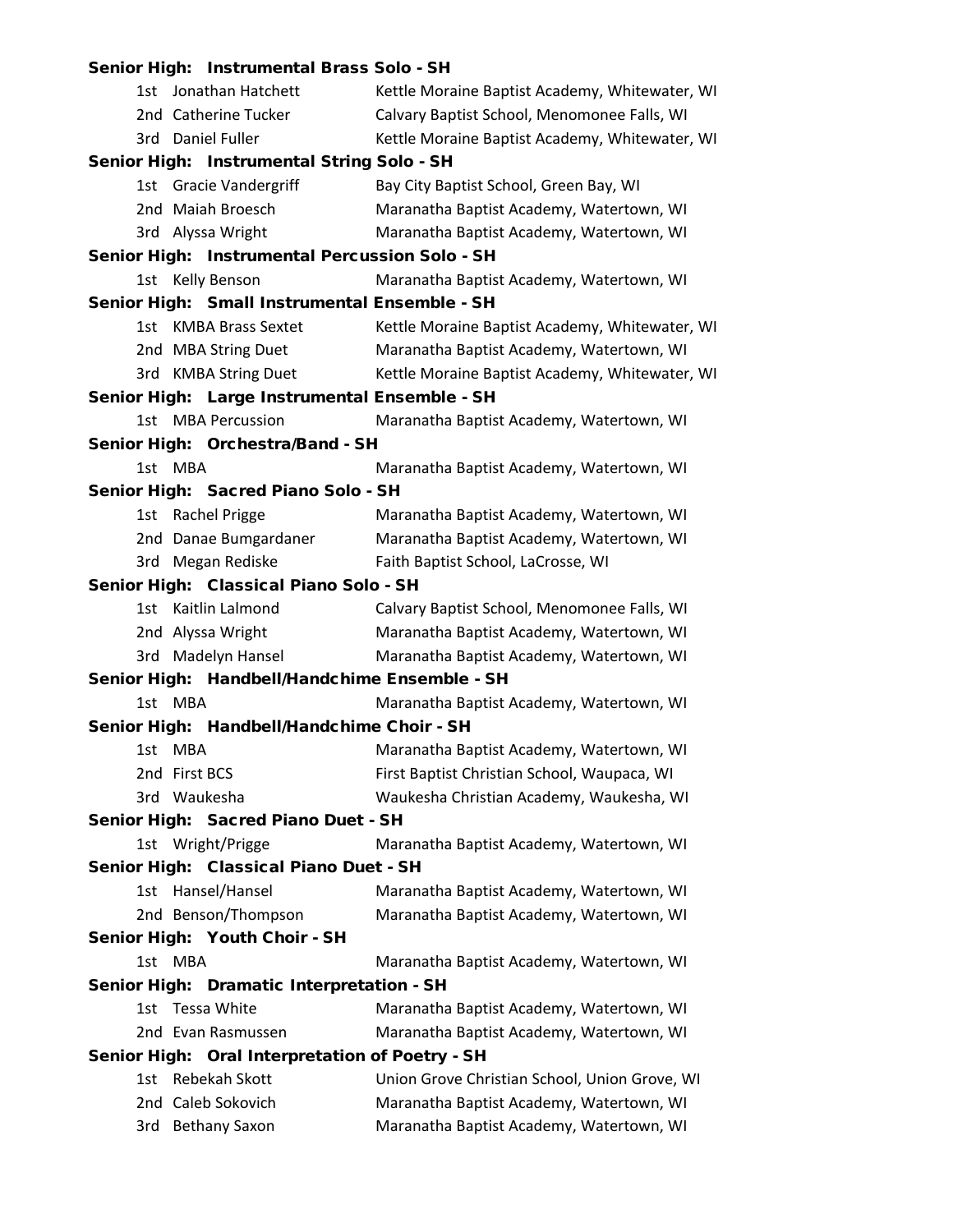|         | Senior High: Religious Reading - SH           |                                                |
|---------|-----------------------------------------------|------------------------------------------------|
|         | 1st Morgan Holley                             | Maranatha Baptist Academy, Watertown, WI       |
|         | 2nd Chrissy Mueller                           | Maranatha Baptist Academy, Watertown, WI       |
|         | 3rd Zoe Crawford                              | Calvary Baptist School, Menomonee Falls, WI    |
|         | Senior High: Declamation - SH                 |                                                |
|         | 1st Alyssa Wright                             | Maranatha Baptist Academy, Watertown, WI       |
|         | 2nd Brenna Thies                              | Faith Baptist School, LaCrosse, WI             |
|         | 3rd Aaron Mayes                               | Maranatha Baptist Academy, Watertown, WI       |
|         | Senior High: Humorous Interpretation - SH     |                                                |
|         | 1st Leah Warren                               | Maranatha Baptist Academy, Watertown, WI       |
|         | 2nd Alyssa Hathock                            | Union Grove Christian School, Union Grove, WI  |
|         | 3rd Nathan Kibler                             | Maranatha Baptist Academy, Watertown, WI       |
|         | Senior High: Duet Acting - SH                 |                                                |
|         | 1st Garrison/Davidson                         | Maranatha Baptist Academy, Watertown, WI       |
|         | 2nd White/Warren                              | Maranatha Baptist Academy, Watertown, WI       |
|         | 3rd Jones/Niemjski                            | Union Grove Christian School, Union Grove, WI  |
|         | Senior High: Original Persuasive Oratory - SH |                                                |
|         | 1st Aly Meyer                                 | Maranatha Baptist Academy, Watertown, WI       |
|         | Senior High: Extemporaneous Speaking - SH     |                                                |
|         | 1st Victoria Morris                           | Maranatha Baptist Academy, Watertown, WI       |
|         | 2nd Jordan Garrison                           | Maranatha Baptist Academy, Watertown, WI       |
|         | Senior High: Oral Interp of Scripture - SH    |                                                |
|         | 1st Rachel Mayes                              | Maranatha Baptist Academy, Watertown, WI       |
|         | 2nd Rebecca Vander Pluym                      | Kettle Moraine Baptist Academy, Whitewater, WI |
|         | 3rd Anna Hatchett                             | Kettle Moraine Baptist Academy, Whitewater, WI |
|         | Senior High: Readers' Theatre - SH            |                                                |
|         | 1st MBA - Bubba                               | Maranatha Baptist Academy, Watertown, WI       |
|         | 2nd First BCS                                 | First Baptist Christian School, Waupaca, WI    |
|         | 3rd MBA - Junie B                             | Maranatha Baptist Academy, Watertown, WI       |
|         | Senior High: Choric Speaking - SH             |                                                |
| 1st MBA |                                               | Maranatha Baptist Academy, Watertown, WI       |
|         | 2nd Faith - Coleman                           | Faith Christian School, Coleman, WI            |
|         | Senior High: Calligraphy - SH                 |                                                |
|         | 1st Tessa Lee                                 | Utica Christian School, Stoughton, WI          |
|         | Senior High: Monochromatic Drawing - SH       |                                                |
|         | 1st Savannah Fell                             | Maranatha Baptist Academy, Watertown, WI       |
|         | 2nd Kylee Zempel                              | First Baptist Christian School, Waupaca, WI    |
|         | 3rd Brandon Solis                             | Faith Christian School, Coleman, WI            |
|         | Senior High: Polychromatic Drawing - SH       |                                                |
|         | 1st Alyssa Traxler                            | Utica Christian School, Stoughton, WI          |
|         | 2nd Gracie Vandergriff                        | Bay City Baptist School, Green Bay, WI         |
|         | 3rd Brandan Smith                             | Kettle Moraine Baptist Academy, Whitewater, WI |
|         | Senior High: Watercolor - SH                  |                                                |
|         | 1st Alex Denk                                 | Trinity Baptist School, Fond du Lac, WI        |
|         | Senior High: Oil Painting - SH                |                                                |
| 1st     | Nathan Kibler                                 | Maranatha Baptist Academy, Watertown, WI       |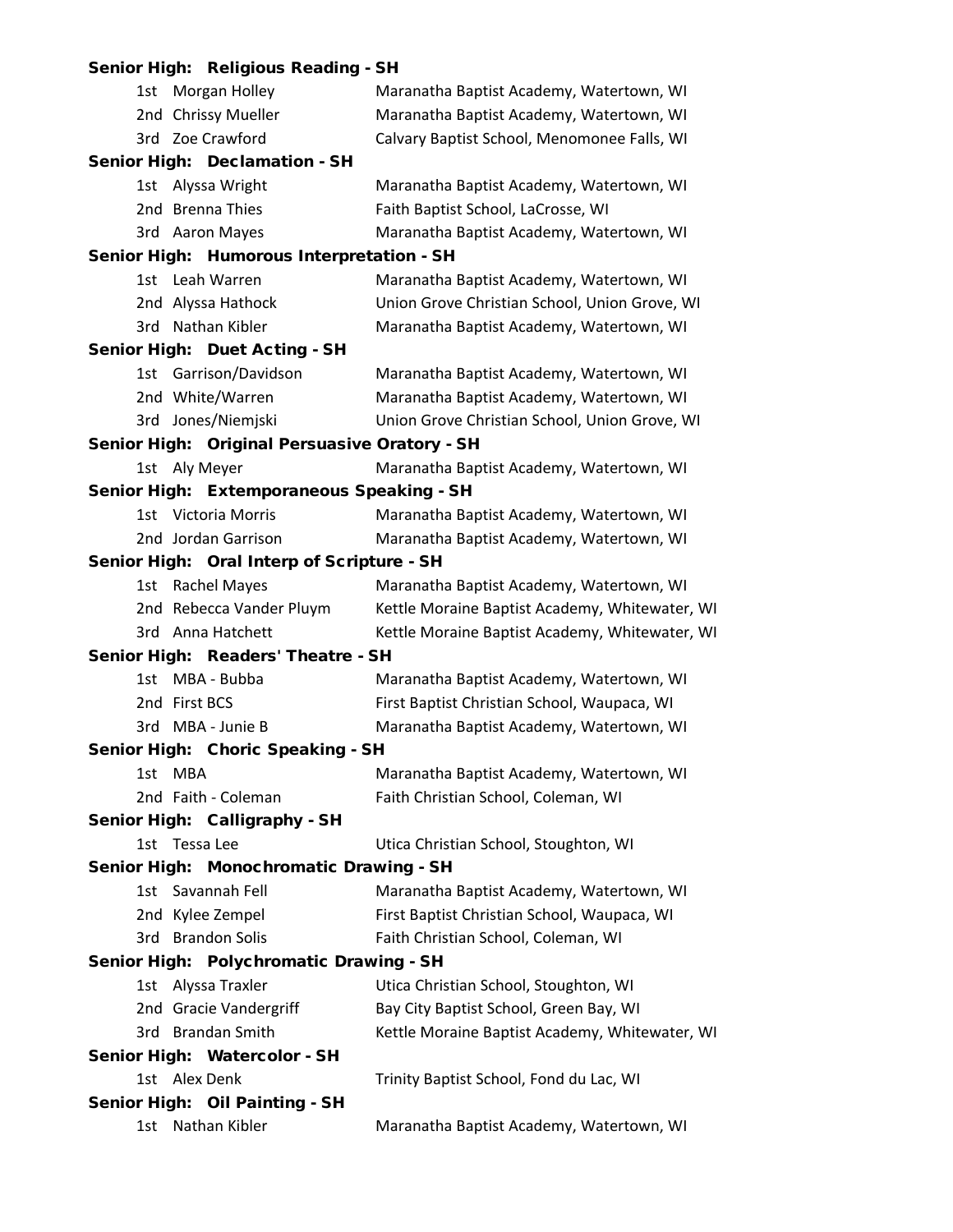| Senior High: Acrylic Painting - SH              |                                                |
|-------------------------------------------------|------------------------------------------------|
| 1st Amber Olsen                                 | Bay City Baptist School, Green Bay, WI         |
| 2nd Erika Renz                                  | Maranatha Baptist Academy, Watertown, WI       |
| Senior High: Textiles - SH                      |                                                |
| 1st Britan Smith                                | Kettle Moraine Baptist Academy, Whitewater, WI |
| 2nd Amy Vander Pluym                            | Kettle Moraine Baptist Academy, Whitewater, WI |
| 3rd Zoe Crawford                                | Calvary Baptist School, Menomonee Falls, WI    |
| Senior High: Crafts - SH                        |                                                |
| 1st Corrie Obgartel                             | Faith Baptist School, LaCrosse, WI             |
| 2nd Andrew Reeder                               | Calvary Baptist School, Menomonee Falls, WI    |
| 3rd Marissa Clark                               | Calvary Baptist School, Menomonee Falls, WI    |
| Senior High: Still Life Photography - SH        |                                                |
| 1st Savanna Westra                              | Trinity Baptist School, Fond du Lac, WI        |
| 2nd Erika Renz                                  | Maranatha Baptist Academy, Watertown, WI       |
| 3rd Rachel Tompkins                             | Trinity Baptist School, Fond du Lac, WI        |
| Senior High: Landscapes and Arch Photo - SH     |                                                |
| 1st Jacob Gross                                 | First Baptist Christian School, Waupaca, WI    |
| 2nd Madelyn Hansel                              | Maranatha Baptist Academy, Watertown, WI       |
| 3rd Stephanie Mahn                              | Waukesha Christian Academy, Waukesha, WI       |
| Senior High: People and Animal Photography - SH |                                                |
| 1st Savannah Fell                               | Maranatha Baptist Academy, Watertown, WI       |
| 2nd Tessa Lee                                   | Utica Christian School, Stoughton, WI          |
| 3rd Claire Dempsey                              | Waukesha Christian Academy, Waukesha, WI       |
| Senior High: Digital Media - SH                 |                                                |
| 1st Trinity Netwal                              | Faith Baptist School, LaCrosse, WI             |
| 2nd Holli Geoman                                | Maranatha Baptist Academy, Watertown, WI       |
| 3rd Elizabeth Novak                             | First Baptist Christian School, Waupaca, WI    |
| Senior High: Woodworking - SH                   |                                                |
| 1st Thomas Widowski                             | Faith Christian School, Coleman, WI            |
| 2nd Tabitha Bellrichard                         | Kettle Moraine Baptist Academy, Whitewater, WI |
| 3rd Aaron Boos                                  | Union Grove Christian School, Union Grove, WI  |
| Senior High: Mixed Media - SH                   |                                                |
| 1st Maiah Broesch                               | Maranatha Baptist Academy, Watertown, WI       |
| 2nd Brooke Brunner                              | Bay City Baptist School, Green Bay, WI         |
| 3rd Marissa Clark                               | Calvary Baptist School, Menomonee Falls, WI    |
| Senior High: Old Testament Bible Knowledge - SH |                                                |
| 1st Kirk Gibson                                 | Kettle Moraine Baptist Academy, Whitewater, WI |
| 2nd Cassandra Netwal                            | Faith Baptist School, LaCrosse, WI             |
| 3rd Kelly Benson                                | Maranatha Baptist Academy, Watertown, WI       |
| Senior High: New Testament Bible Knowledge - SH |                                                |
| 1st Isaiah Fick                                 | Utica Christian School, Stoughton, WI          |
| 2nd Brenna Thies                                | Faith Baptist School, LaCrosse, WI             |
| 3rd Paul Zemke                                  | Union Grove Christian School, Union Grove, WI  |
| Senior High: English - SH                       |                                                |
| Kylee Zempel<br>1st                             | First Baptist Christian School, Waupaca, WI    |
| 2nd Timothy Bellrichard                         | Kettle Moraine Baptist Academy, Whitewater, WI |
| Alyssa Wright<br>3rd                            | Maranatha Baptist Academy, Watertown, WI       |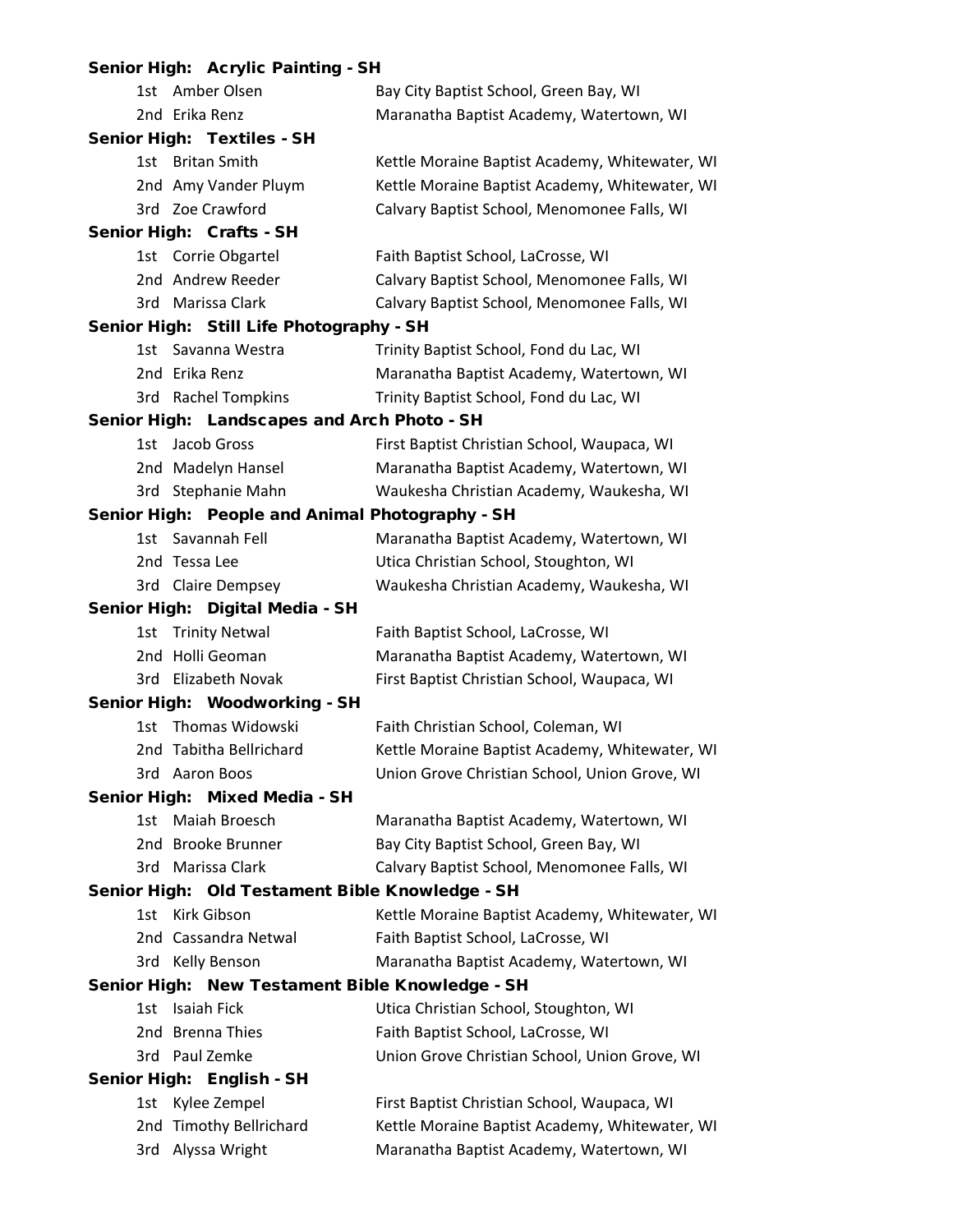## Senior High: Algebra/Geometry - SH

| 1st | Madelyn Hansel                              | Maranatha Baptist Academy, Watertown, WI       |
|-----|---------------------------------------------|------------------------------------------------|
|     | 2nd Nikki Verhalen                          | First Baptist Christian School, Waupaca, WI    |
|     | 3rd Victoria Crawford                       | Calvary Baptist School, Menomonee Falls, WI    |
|     | Senior High: Advanced Mathematics - SH      |                                                |
|     | 1st Andy Sobcinski                          | Calvary Baptist School, Menomonee Falls, WI    |
|     | 2nd Jin Seo                                 | Calvary Baptist School, Menomonee Falls, WI    |
|     | 3rd Tessa White                             | Maranatha Baptist Academy, Watertown, WI       |
|     | Senior High: Biology - SH                   |                                                |
|     | 1st Tabitha Bellrichard                     | Kettle Moraine Baptist Academy, Whitewater, WI |
|     | 2nd Ben Gillette                            | Bay City Baptist School, Green Bay, WI         |
|     | 3rd Corrie Obgartel                         | Faith Baptist School, LaCrosse, WI             |
|     | Senior High: Chemistry - SH                 |                                                |
|     | 1st Timothy Bellrichard                     | Kettle Moraine Baptist Academy, Whitewater, WI |
|     | 2nd Yejin Seo                               | Calvary Baptist School, Menomonee Falls, WI    |
|     | 3rd Heather Matchefts                       | Bay City Baptist School, Green Bay, WI         |
|     | Senior High: Physics - SH                   |                                                |
|     | 1st Andrew Sobcinski                        | Calvary Baptist School, Menomonee Falls, WI    |
|     | 2nd Garrett Fell                            | Maranatha Baptist Academy, Watertown, WI       |
|     | 3rd Maiah Broesch                           | Maranatha Baptist Academy, Watertown, WI       |
|     | Senior High: World History/Geography - SH   |                                                |
|     | 1st Jesse Rehn                              | Bay City Baptist School, Green Bay, WI         |
|     | 2nd Isaiah Fick                             | Utica Christian School, Stoughton, WI          |
|     | 3rd Jonathan Downs                          | Maranatha Baptist Academy, Watertown, WI       |
|     | Senior High: US History/Geography - SH      |                                                |
|     | 1st Drew Stevens                            | Maranatha Baptist Academy, Watertown, WI       |
|     | 2nd Victoria Morris                         | Maranatha Baptist Academy, Watertown, WI       |
|     | 3rd Ricky Krueger                           | First Baptist Christian School, Waupaca, WI    |
|     | Senior High: Creative Writing: Poetry - SH  |                                                |
|     | 1st Rachel Tompkins                         | Trinity Baptist School, Fond du Lac, WI        |
|     | 2nd Caroline Dawley                         | Calvary Baptist School, Menomonee Falls, WI    |
|     | 3rd Rachel Mayes                            | Maranatha Baptist Academy, Watertown, WI       |
|     | Senior High: Expository Writing: Essay - SH |                                                |
| 1st | <b>Rachel Mayes</b>                         | Maranatha Baptist Academy, Watertown, WI       |
|     | 2nd Rebecca Vander Pluym                    | Kettle Moraine Baptist Academy, Whitewater, WI |
|     | Senior High: Spelling - SH                  |                                                |
|     | 1st Brenna Thies                            | Faith Baptist School, LaCrosse, WI             |
|     | 2nd Cassandra Netwal                        | Faith Baptist School, LaCrosse, WI             |
|     | 3rd Jacob Gross                             | First Baptist Christian School, Waupaca, WI    |
|     | Senior High: Accounting - SH                |                                                |
|     | 1st Aaron Mayes                             | Maranatha Baptist Academy, Watertown, WI       |
|     | 2nd Nathan Kibler                           | Maranatha Baptist Academy, Watertown, WI       |
|     | Senior High: Home Economics - SH            |                                                |
|     | 1st Victoria Maxfield                       | Maranatha Baptist Academy, Watertown, WI       |
|     | 2nd Wesley Richards                         | Maranatha Baptist Academy, Watertown, WI       |
|     | 3rd Elizabeth Novak                         | First Baptist Christian School, Waupaca, WI    |